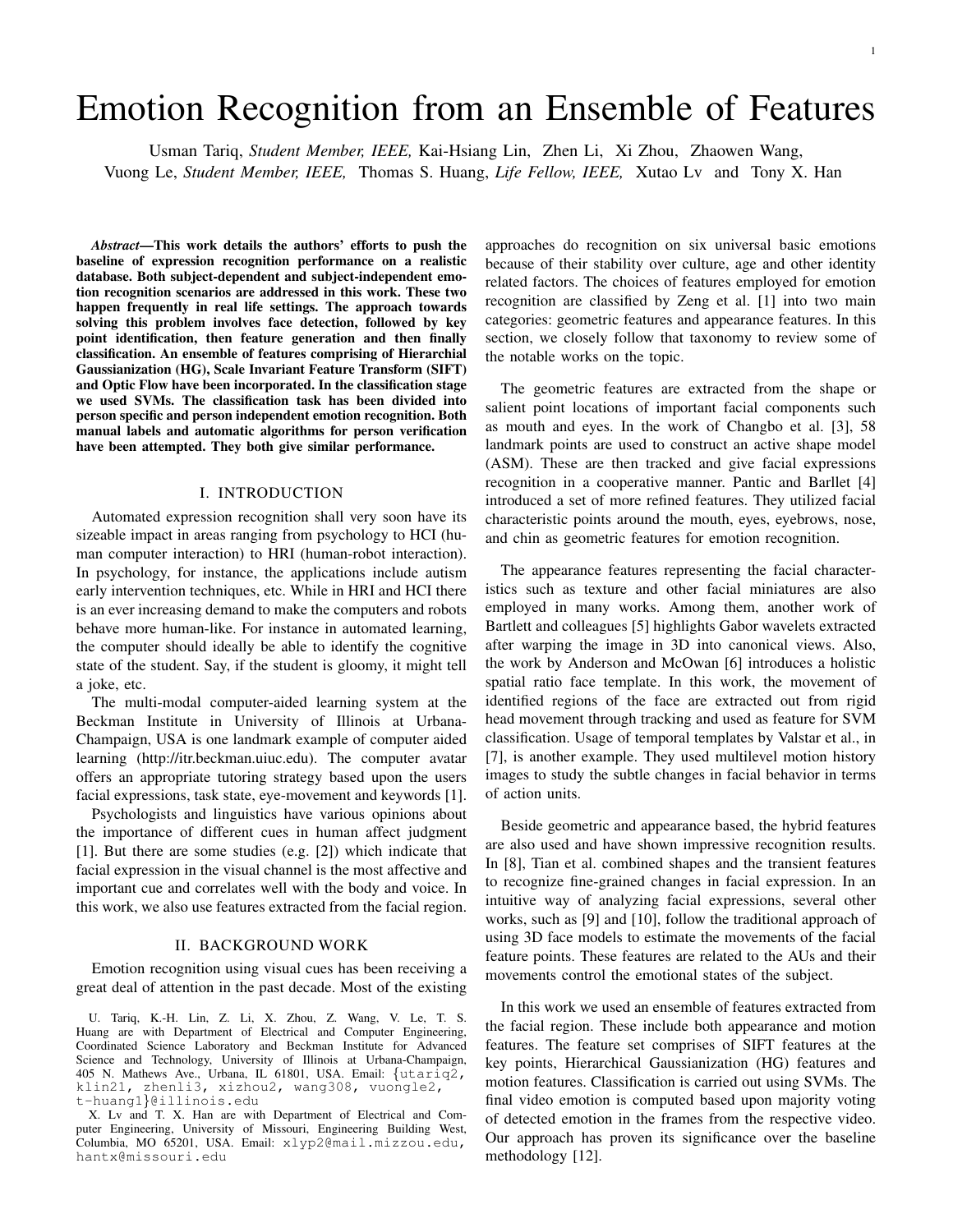## III. DATABASE

The database used in this work is the GEMEP-FERA database [11] [12]. It consists of the video-recordings of 10 actors. They are displaying a range of expressions, while uttering the word 'Aaah', or a meaningless phrase. There are 7 subjects in the training data (3 males and 4 females). While the test data-set has 6 subjects. 3 out of those 6 are not present in the training set. The total number of videos in the training partition is 155 while that in the testing partition is 134.

There are five discrete, mutually-exclusive emotion categories that are staged in the database[12]. These categories are: Anger, Fear, Joy, Relief, and Sadness. Emotions are labeled on a per video basis. In the training partition each emotion appears 30-32 times.

#### IV. PRE-PROCESSING

A number of pre-processing steps were carried out before the feature extraction phase. We observed interlacing [13] in the training videos. Thus de-interlacing [13] was performed for each video to improve image quality for feature extraction in the later stage. Specifically, we extracted two horizontal fields (one is comprised of odd lines and the other is of even lines) from each frame, and then resized them to one half in the horizontal direction in order to keep the original aspect ratio. In this way, we obtained double the temporal resolution at the cost of losing one half of the spatial resolution.

After de-interlacing, the face area and location of the nose and two eyes on each frame are located by the Pittpatt face detection and tracking library [14],[15]. This area is then inplane rotated so that the face will have straightened up pose.

On a located and straightened face, 83 facial feature points (on the face contour, eyes, nose and lips) are detected using an adaptation of active shape model (ASM). Face detection, in plane rotation and key point identification is shown for a frame from one of the test videos in fig. 1. A selected subset of these points were later used for face alignment and local SIFT feature extraction steps. The extracted faces were aligned using five key points in a least square sense. These points include, two eye-corners, one nose-tip and two mouth corners. For extraction of motion flow features, all detected key points were used.



Fig. 1. (a) is an input frame, (b) shows the result for face detection followed by in-plane rotation, (c) shows key points identification.

## V. FEATURES

We extracted an ensemble of features from the faces detected in the videos. These include SIFT at selected key points, HG features and motion (Optic Flow) features. Following subsections give a brief description of these features.

#### *A. Scale Invariant Feature Transform(SIFT)*

Since its inception, SIFT [16] has proven its significance in a vast majority of applications in computer vision. We extracted SIFT descriptors on 7 selected key points. This subset of points consisted of the following: one point at the center of each eye, one point on the nose base and 4 points around the lips (two points at the lip corners and two points at the centers of upper and lower lips). The SIFT descriptor extracted on these points was concatenated into one long vector (resulting into a  $128 \times 7 = 896$  dimensional feature vector). These points were selected based upon their better performance on the training data.

## *B. Hierarchical Gaussianization*

The novel Hierarchical Gaussianization (HG) [17] representation is a locality sensitive patch-based approach, where the patch locality information is characterized jointly with the appearance information. The proposed representation has the distinct advantage of being insensitive to scale, pose and appearance. The robust representation is generic, which supports wide range of imagery processing. It is worthwhile to mention here that HG features have been a key component in our research group's top performance in a number of recent competitions. These include the following:

- 1) Large Scale Visual Recognition Challenge (First position), 2010
- 2) PASCAL Visual Object Classes Challenge (First position), 2009
- 3) StarChallenge Multimedia Retrieval Competition (Bronze Medal), 2008

In the process of extraction of these features, first we adopt a hierarchical GMM for feature vectors at difference levels: the whole corpus, each image and individual patches. We learn the image-specific GMM in a Bayesian framework to allow information sharing across different images and to bridge the universal and individual information retrievals. Given an image-specific GMM, each patch of that image is assigned to a Gaussian component with respect to a posterior probability. All these probabilities constitute a set of so-called *Gaussian maps* over the entire patch grid. After obtaining a GMM and Gaussian maps for each image which we term as a Hierarchical Gaussianization (HG) process, we extract the appearance information from the GMM parameters, and the spatial information from global and local summary statistics over Gaussian maps. Finally, all parameters of the GMM and statistics of the Gaussian maps are concatenated as a super-vector, followed by a supervised dimension reduction to further enhance the discriminating power of the representation. An illustration of this new representation is shown in figure 2.

The three major components of the representation: 1) Gaussian Mixture Model for appearance modeling; 2) Gaussian maps for spatial representation; and 3) Discriminant attribute projection, will be described respectively here.

*1) GMMs for appearance representation:* Let *z* denotes a *p*-dimensional feature vector from the *I*-th image. We model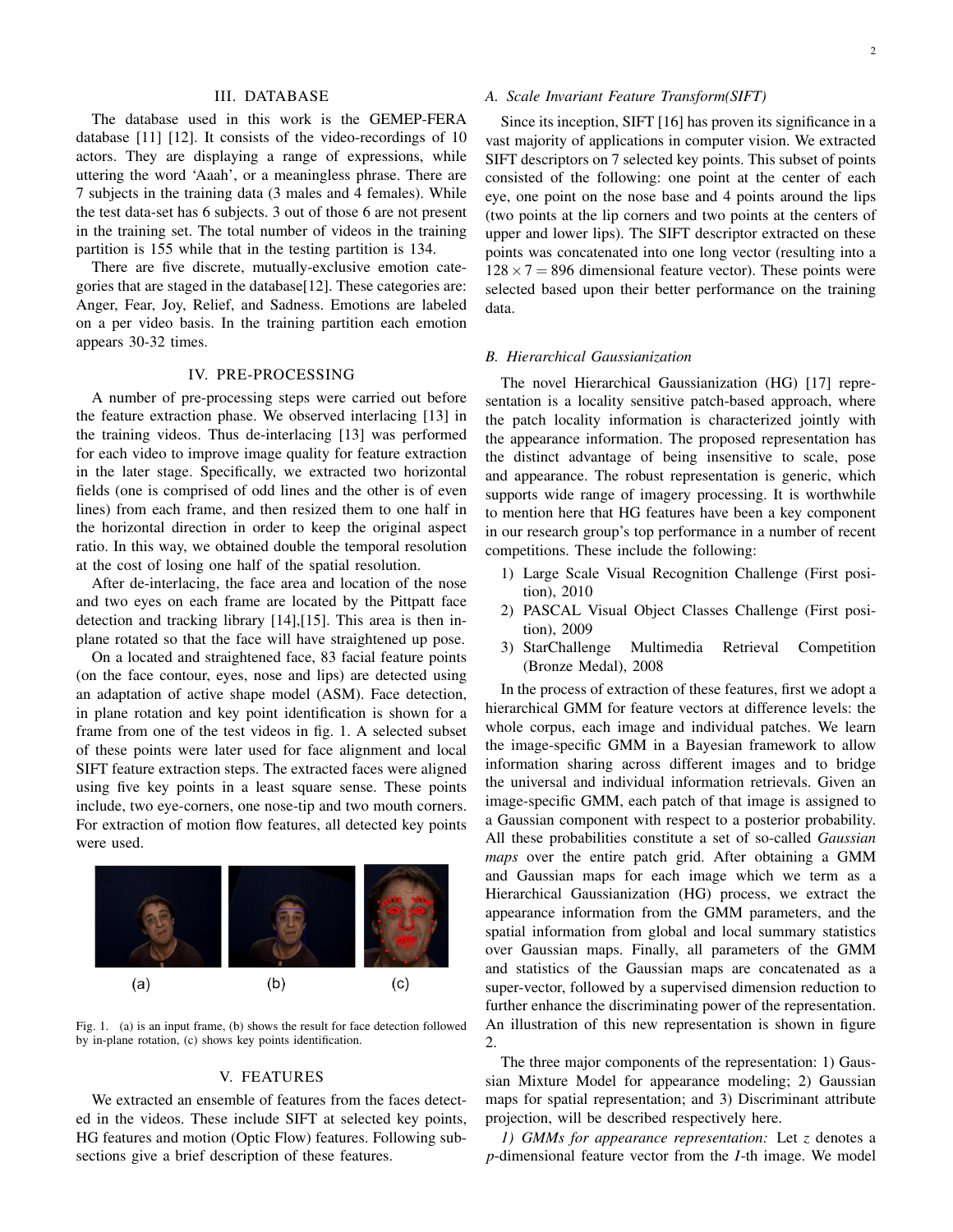

Fig. 2. (a) is an input image. (b) shows the patch features in the feature space. Each "+" denotes a feature vector, whose distribution is approximated by a GMM. (c) shows a set of Gaussian maps, each of which corresponds to one Gaussian component in (b). A supervised dimension reduction algorithm, DAP, is performed in (d) to form the final image representation, hierarchical Gaussianization vector.

*z* by a GMM, namely,

$$
p(z|\Theta) = \sum_{k=1}^{K} w_k^I \mathcal{N}(z; \mu_k^I, \Sigma_k^I),
$$
 (1)

where *K* denotes the total number of Gaussian components, and  $(w_k^I, \mu_k^I, \Sigma_k^I)$  are the image-specific weight, mean and covariance matrix of the *k*th Gaussian component, respectively. For computational efficiency, we restrict the covariance matrices  $\Sigma_k^I$  to be a diagonal matrix  $\Sigma_k$  shared by all images.

We estimate the prior mean vector  $\mu_k$ , prior weights  $w_k$  and covariance matrix  $\Sigma_k$  by fitting a global GMM based on the whole corpus, and the remaining parameters by solving the following *Maximum A Posteriori* (MAP) loss,

$$
\max_{\Theta} \Big[ \ln p(z|\Theta) + \ln p(\Theta) \Big].
$$

The MAP estimates can be obtained via an EM algorithm: in the E-step, we compute

$$
Pr(k|z_i) = \frac{w_k^I \mathcal{N}(z_i; \mu_k^I, \Sigma_k)}{\sum_{j=1}^K w_{j}^I \mathcal{N}(z_i; \mu_j^I, \Sigma_j)},
$$
(2)

$$
n_k = \sum_{i=1}^N Pr(k|z_i), \qquad (3)
$$

and in the M-step, we update

$$
\hat{w}_k^I = \gamma_k n_k / N + (1 - \gamma_k) w_k, \tag{4}
$$

$$
\hat{\mu}_k^I = \alpha_k m_k + (1 - \alpha_k) \mu_k, \qquad (5)
$$

where

$$
m_k = \frac{1}{n_k} \sum_{i=1}^N Pr(k|z_i)z_i,
$$
  

$$
\alpha_k = n_k/(n_k + r), \ \gamma_k = N/(N + T).
$$

If a Gaussian component has a high probabilistic count,  $n_k$ , then  $\alpha_k$  approaches 1 and the adapted parameters emphasize the new sufficient statistics  $m_k$ ; otherwise, the adapted parameters are determined by the global model  $\mu_k$ .

After Gaussinization, we can calculate the similarity between a pair of images via the similarity between two GMMs. In our experiments, we follow the suggestion in [21] and choose the appearance vector for an image,  $x^I$ , to be

$$
m(x^{I}) = [\sqrt{w_{1}^{I}} \Sigma_{1}^{-\frac{1}{2}} \mu_{1}^{I}; \cdots; \sqrt{w_{K}^{I}} \Sigma_{K}^{-\frac{1}{2}} \mu_{K}^{I}].
$$
 (6)

*2) Gaussian maps for spatial representation:* According to equation (2), the feature vector at each patch is again modeled by a mixture of Gaussians with a mixture probability  $Pr(k|z_i)$ . For a fixed *k*, all such probabilities  $Pr(k|z_i)$  form a map over the patch locations, which is referred as a *Gaussian map*. For a GMM with *K* components, we have *K* Gaussian maps, and we can learn the spatial information of an image by analyzing each of these Gaussian maps.

We follow the suggestion in [17], hierarchically split a Gaussian map and extract summary statistics over local regions. Specifically, each of the *K* Gaussian maps is divided into subregions based on a sequence of increasingly coarser grids; assume there are *M* subregions in total, then we calculate some summary statistic <sup>ν</sup> over each of the *M* regions. As a parallel form to (6), we define  $v(x^I)$ , a vector expressing spatial information of image  $x^I$  as follows,

$$
v(x^{I}) = [v_{11}^{I}; \cdots; v_{M1}^{I}; v_{12}^{I}; \cdots; v_{M2}^{I}; \cdots; v_{MK}^{I}]
$$
 (7)

*3) Discriminant attribute projection:* We concatenate the appearance vector  $m(x^I)$  and the spatial vector  $v(x^I)$  as a super-vector

$$
\phi(x^I) = [m(x^I); v(x^a)],
$$

To enhance the discriminating power of our representation, we project  $\phi(x^I)$  to a subspace that depresses the directions with high inter-category variabilities. Let *V* denote the projection matrix toward the subspace with high inter-category variabilities, that is,  $(I - V)\phi(x^I)$  is the discriminant projection we are looking for. We solve *V* via the following objective function

$$
V = \arg \max_{V^{T}V = I} \sum_{i \neq j} ||V^{T} \phi(x^{i}) - V^{T} \phi(x^{j})||^{2} W_{ij},
$$
 (8)

where  $W_{ij}$ =1 when  $x^i$  and  $x^j$  belong to the same category, otherwise  $W_{ij} = 0$ . Let  $\Phi = [\phi(x^1), \phi(x^2), \cdots, \phi(x^N)]$ , a matrix with  $N$  columns where  $N$  is the total number of training images. It can be shown that the optimal solution for *V* consists of the top eigenvectors corresponding to the largest eigenvalues of matrix  $\Phi(D-W)\Phi^T$ , where *D* is a diagonal matrix with  $D_{ii} = \sum_{j=1}^{N} W_{ij}, \forall i.$ 

Suppose we use the dot product as a similarity measure between super-vectors. After applying discriminant attribute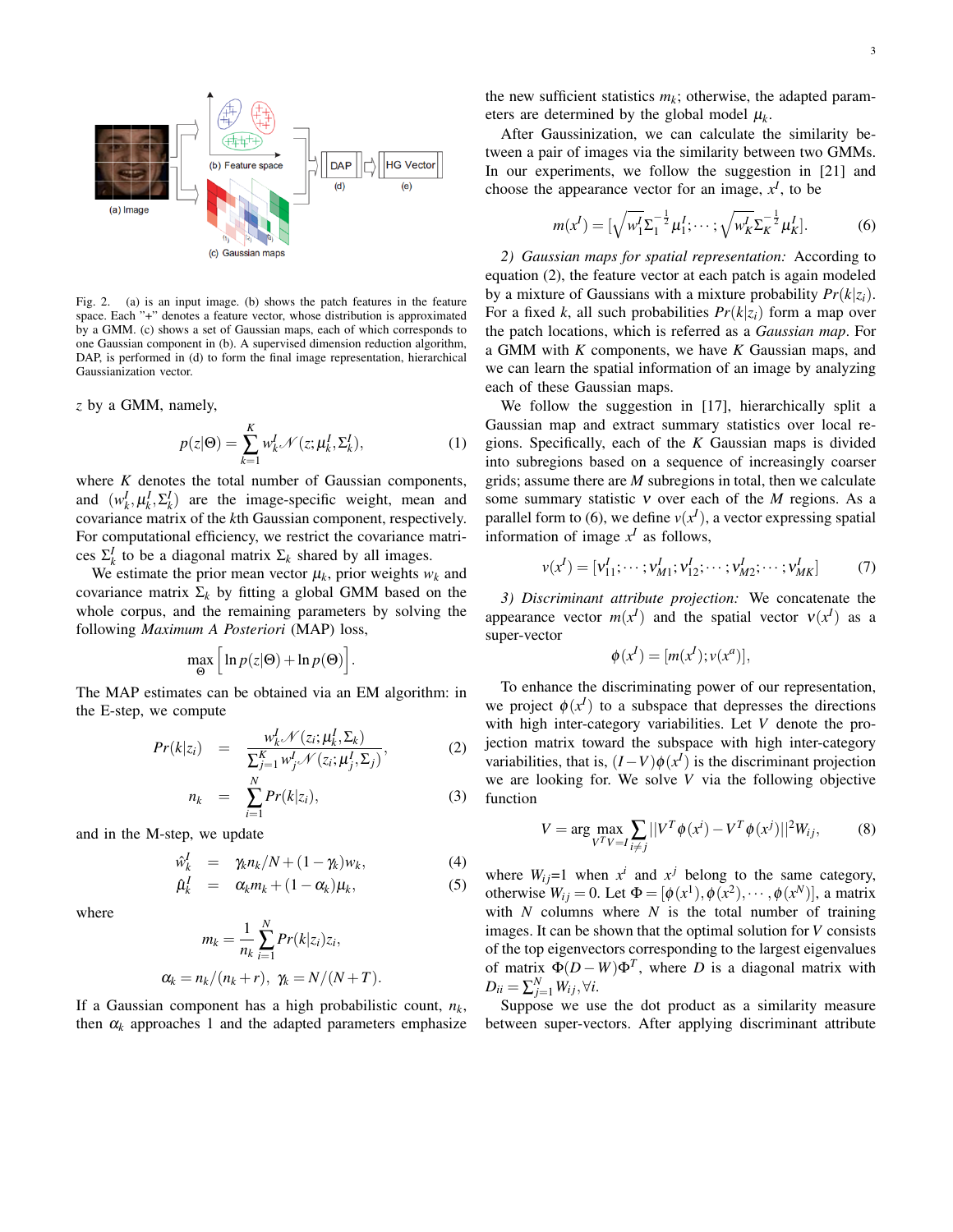projection (DAP), the similarity between two images,  $x^a$  and *x b* , is equal to

$$
D(x^a, x^b) = \phi(x^a)^T (I - VV^T) \phi(x^b).
$$
 (9)

That is, the projection toward *V*, which is irrelevant to the classification, is discarded in the similarity calculation. Thus, the HG feature vector, used for classification in later stages, is essentially  $\phi(x)$  with its those dimension suppressed which are irrelevant for classification.

## *C. Motion feature*

From our experiments on the training videos, we found motion features useful in increasing the classification accuracy. We used local statistics of the optical flow of the regions of interest as the motion feature in each frame. Here optical flow estimation is used to compute an approximation to the motion field from the intensity difference of two consecutive frames. The main concern of using optical flow feature is that it usually requires heavy computational loading. For this reason we use the algorithm implemented on GPU [18] which decreases computation time by orders of magnitude.

Following steps are taken for extraction of motion feature:

- 1) compute motion vector of each pixel using optical flow computation algorithm,
- 2) rotate the optical flow field to aligned the optical flow with the key points,
- 3) crop out the seven regions of interest including two eyebrows, two eyes, nose, mouth and the residual part of the face by taking the convex hull of the respective key points (or in other words, by connecting the key points around each region),
- 4) compute means and variances of horizontal and vertical components of the optical flow of each region of interest and then concatenating them as a feature vector.

The final motion feature for a frame has 28 dimensions.

## VI. CLASSIFICATION

The feature vectors for the frames from the training set, obtained by the concatenation of the features outlined in the precious section, were fed into SVM classifiers for training. The frames in which no face was detected or where the motion feature was not available were left out in both the training and testing stages (for instance, there cannot be motion flow feature for the first frame in each video, for obvious reasons). An image specific approach was primarily adopted. The final decision was done on the basis of majority voting.

A hierarchial approach was followed for expression classification. Thus person specific and person independent classifiers were trained. To better conceptualize our system, please refer to the flowchart given in fig. 3. Given a test video, in the first step, features were extracted, and in parallel it was determined whether the subject appearing in the video, appeared in the training set or not. If it did, then it was found which one it was. Based upon the decision, person specific or person independent classifier was used. Both the manual and automated person ID and verification were experimented with (since manual person ID was allowed). It turns out that both give similar performance for expression recognition.

The parameters for SVMs for expression recognition were all tuned on the training videos, by following a leave-one-video-out for videos of each subject for subjectdependant classification and leave-one-subject-out for subjectindependent classification.

## *A. Person ID and Verification*

Since a hierarchial approach is adopted, so classifiers were needed for automated person identification and verification. SVMs ([19] and [20]) with holistic features were used for this task. More specifically, resized images to  $32 \times 32$ , were used as features in this stage.

To find out whether the subject in a video was in the training set or not; we trained probability models using leave-onevideo-out (classifier 'A') and leave-one-subject-out (classifier 'B') on the original training set using linear SVMs [19] for person identification. The frames from the video, which was left during training, were fed into the two classifiers (classifiers 'A' and 'B') for testing. The probability outputs from both of these classifiers were sorted. Since there were 7 classes (subjects) for classifier 'A', the sorted probability outputs from this classifier were truncated to six largest probability values. The sorted probability outputs from classifier 'B' (6 outputs as there were 6 classes) served to represent the case when the subject was not in training. Also the remaining sorted probability values from 'A' gave examples of probability values when the subject was indeed present in training. This was repeated for all the videos in training set.

The hypothesis for such an approach was that if the subject does appear in the training set then the probability values for the actual class (actual subject) would be very high and the rest will be quite small. On the contrary, the probability values would not be too high for one particular class if the subject does not appear in training.

After obtaining the probability values for each frame (where face was detected) in each video in the training set, as outlined above, an SVM classifier was trained on probability outputs. This was a binary classifier (classifier 'C'), that would decide if a subject appeared in the training set or not. Since the decision was to be made at the video level, a majority voting decision criterion was adopted.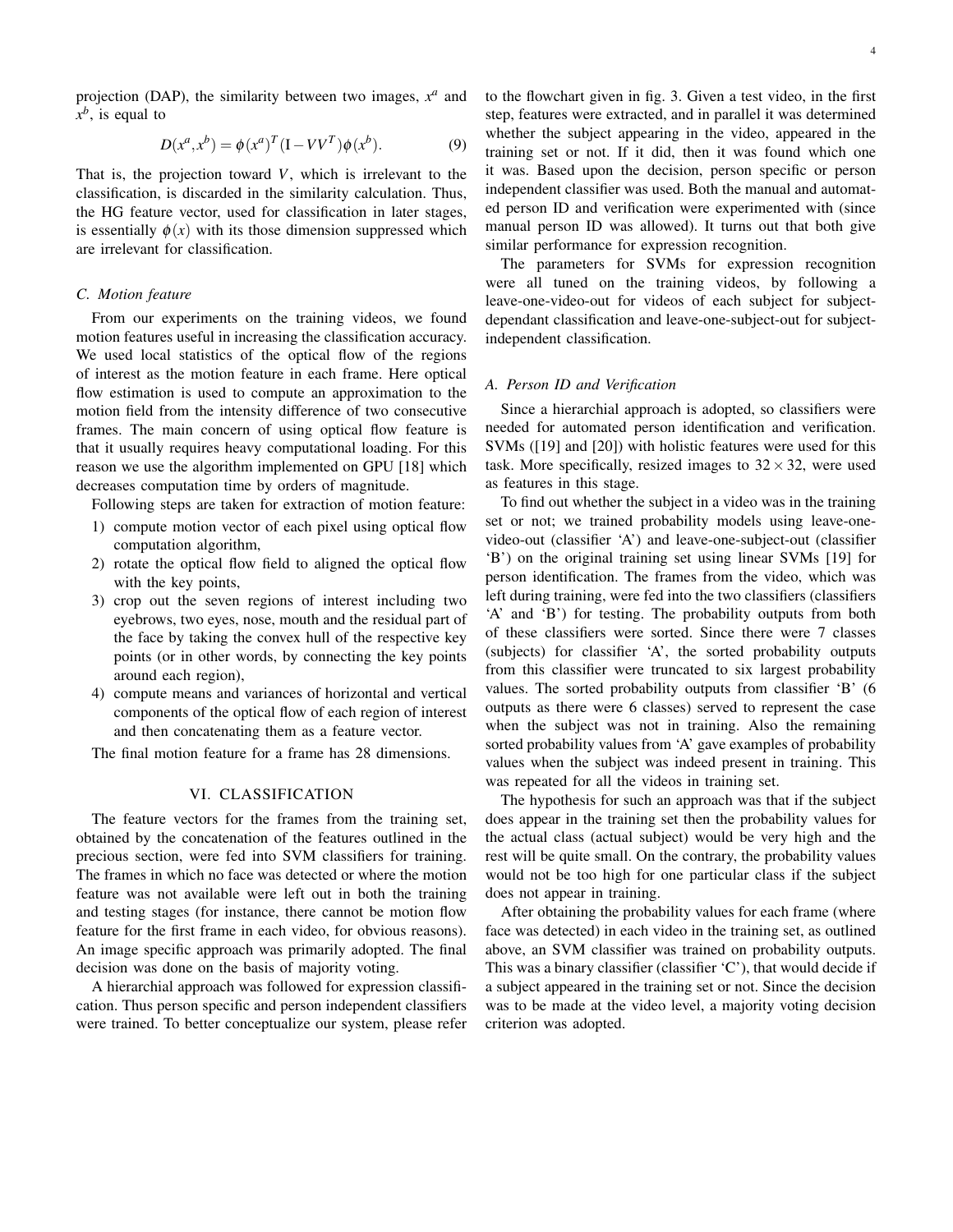

Fig. 3. Flowchart of our system

Once if it was established if a person in a video did appear in the training set; another classifier was used to establish its person ID (classifier 'D'). All the frames from the training set were used for training SVMs [20]. The parameters were tuned by adopting a leave-one-video out approach on the training set.

The above two stage classification procedure verifies the origin of the subjects and finds correctly the person ID of 129 out of 134 videos in test data-set. The five error cases all stem from the classifier 'C'. Four of the videos containing subjects who did not appear in the training set were labeled otherwise. While one video which contained a subject who appeared in the training was labeled otherwise.

Since manual person ID labeling was permitted, for the manual ID case, the videos were labeled manually to find out which videos contain subjects which appear in the training and what is their person ID.

## *B. Person Specific Results*

This section details the results of the person specific classification. This approach was adopted for the videos of the subjects who were present in the training set. The 'present-orabsent' decision was done using manual or automated process. Then a classifier trained on the videos of a particular subject in the training data-set was selected, based upon the person ID. There were seven subject-wise multi-class SVM classifiers (corresponding to seven subjects in the training set). Also there were 54 such videos in the test set, where the subjects appeared in the training set as well.

The confusion matrix for the results with manual person ID is given in table I; while for the results with automated person ID and verification is given in table II. A comparison with the F1 scores in the baseline results is given in table III.

## *C. Person Independent Results*

If the subject in a test video is not found to be present in the training stage (by manual or automated person ID), then we resort to the person independent results. There were 80 such videos in the test set, where the subjects did not appear in the training set. The classifier here is again a multi-class SVM. It is trained on all the feature vectors extracted from the training data-set. The parameters are tuned using a leave-one-subject out training procedure on the training data-set.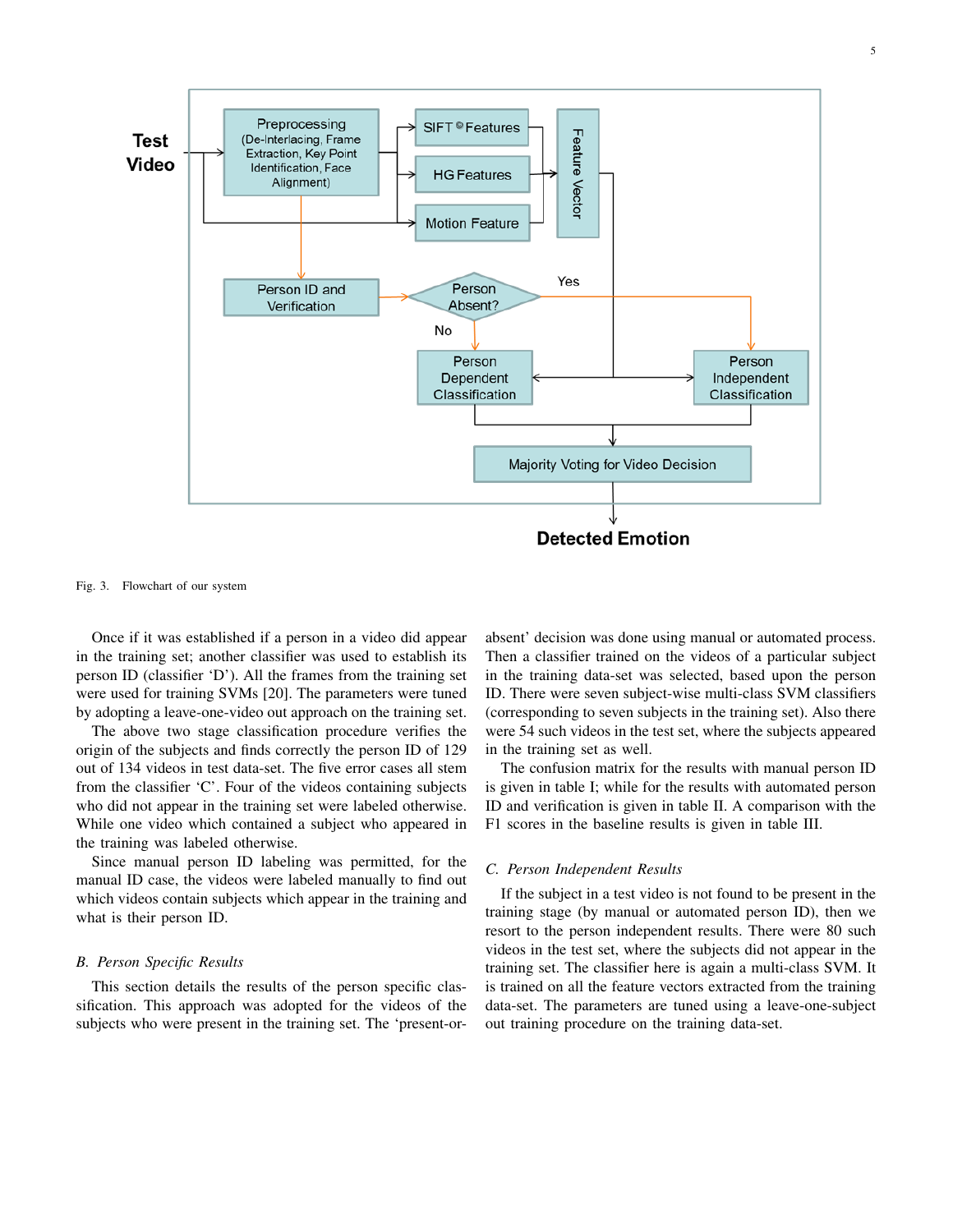TABLE I CLASS CONFUSION MATRIX FOR PERSON SPECIFIC EXPRESSION RECOGNITION CLASSIFICATION (WITH MANUAL PERSON ID)

| Person Specific<br>classifiers with<br>Manual ID |         | Ground Truth |      |          |        |         |  |
|--------------------------------------------------|---------|--------------|------|----------|--------|---------|--|
|                                                  |         | Anger        | Fear | Joy      | Relief | Sadness |  |
| Predicted                                        | Anger   | 13           | 0    | $\Omega$ |        |         |  |
|                                                  | Fear    |              | 10   | 0        |        |         |  |
|                                                  | Joy     |              |      | 11       |        |         |  |
|                                                  | Relief  |              |      | 0        | 10     |         |  |
|                                                  | Sadness |              |      |          |        | 10      |  |

TABLE II CLASS CONFUSION MATRIX FOR PERSON SPECIFIC EXPRESSION RECOGNITION CLASSIFICATION (WITH AUTOMATED PERSON ID AND VERIFICATION)

| Person Specific<br>classifiers with<br>Auto. ID |         | Ground Truth |          |          |          |         |  |
|-------------------------------------------------|---------|--------------|----------|----------|----------|---------|--|
|                                                 |         | Anger        | Fear     | Joy      | Relief   | Sadness |  |
|                                                 | Anger   | 13           | $\theta$ | $\theta$ | $\Omega$ |         |  |
| Predicted                                       | Fear    | 0            | 10       | 0        |          |         |  |
|                                                 | Joy     | 0            | 0        | 11       | $\Omega$ |         |  |
|                                                 | Relief  | 0            | 0        | 0        | 10       |         |  |
|                                                 | Sadness |              |          |          |          | 10      |  |

The confusion matrix for the results with manual person ID is given in table IV; while for the results with automated person ID and verification is given in table V. A comparison with the F1 scores in the baseline results is given in table VI.

### *D. Overall Results*

This section lists the combination of the results obtained from the person specific and person independent classification. The class confusion matrix for the results with manual person ID is given in table VII while for the results with automated person ID is given in table VIII. A comparison with the F1 score of the baseline results is also given in table IX.

The overall, person specific and person independent *classification rate* is given in table X for manual person ID, while in table XI for automated person ID and verification.

## VII. DISCUSSION

The thing which stands out from the comparison outlined in tables III, VI and IX, is the substantial improvement over the baseline performance. For instance, the average F1 score is 1.00 for person specific classification as in table III compared to the average baseline score of 0.73 for person specific

TABLE III COMPARISON IN TERMS OF F1 SCORES WITH THE BASELINE RESULTS FOR PERSON SPECIFIC RESULTS

| Emotion        | <b>Baseline</b> | Manual P.ID | Automated P.ID |
|----------------|-----------------|-------------|----------------|
| Anger          | 0.92            | 1.0         | 1.0            |
| Fear           | 0.4             | 1.0         | 1.0            |
| Joy            | 0.73            | 1.0         | 1.0            |
| Relief         | 0.7             | 1.0         | 1.0            |
| <b>Sadness</b> | 0.9             | 1.0         | 1.0            |
| Average        | 0.73            | 1.0         | 1.0            |

TABLE IV CLASS CONFUSION MATRIX FOR PERSON INDEPENDENT EXPRESSION RECOGNITION CLASSIFICATION (WITH MANUAL PERSON ID)

| Person Indep.<br>classifier with<br>Manual ID |         | Ground Truth |                |          |        |                |  |
|-----------------------------------------------|---------|--------------|----------------|----------|--------|----------------|--|
|                                               |         | Anger        | Fear           | Joy      | Relief | <b>Sadness</b> |  |
|                                               | Anger   | 9            | $\overline{c}$ | $\Omega$ | 0      |                |  |
| Predicted                                     | Fear    |              |                |          |        |                |  |
|                                               | Joy     | 3            |                | 19       |        |                |  |
|                                               | Relief  |              |                |          | 12     |                |  |
|                                               | Sadness | 2            |                |          | 2      | 10             |  |

performance. It highlights one important aspect that emotion recognition becomes much easier, if one has the training examples of the same person. May be because, every person exhibits facial expressions in a slightly different fashion.

The person independent results are also much better than the baseline. For instance the average baseline F1 score for person independent results is 0.44 (table VI). Whereas, our performance is 0.64 (table VI). The same trend translates to the overall results. Our average F1 score for the overall results is 0.80, while the baseline average F1 score overall is 0.56.

Another thing worth mentioning is that the automated person identification and verification does not distort the results by a significant amount, mainly because the person ID is fairly accurate. It reduces the average overall classification rate from 0.798 for manual person ID to 0.775 for automated person ID and verification (tables X and XI). Since the emphasis of this work is on emotion recognition and not on person verification, more novel approaches shall be adopted in the future to improve the automated person verification algorithm. Also, please note that the automated person identification and verification does not affect the person specific recognition performance (tables X and XI).

By looking at the class confusion matrices in tables IV, V, VII and VIII, one can notice that the worst performer is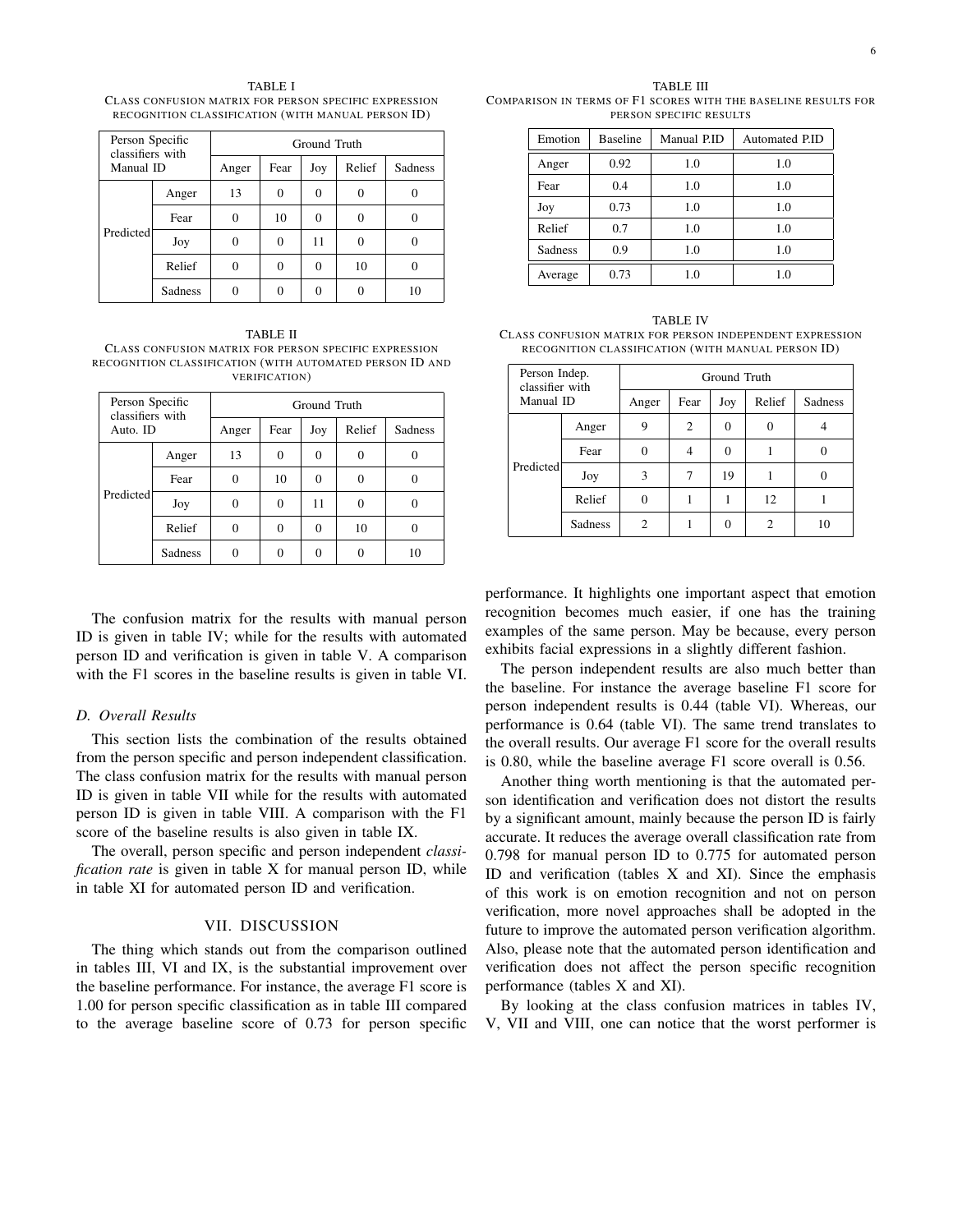TABLE V CLASS CONFUSION MATRIX FOR PERSON INDEPENDENT EXPRESSION RECOGNITION CLASSIFICATION (WITH AUTOMATED PERSON ID AND VERIFICATION)

| Person Indep.<br>classifier with<br>Auto. ID |         | Ground Truth |      |     |        |         |  |
|----------------------------------------------|---------|--------------|------|-----|--------|---------|--|
|                                              |         | Anger        | Fear | Joy | Relief | Sadness |  |
|                                              | Anger   | 9            |      |     | 0      |         |  |
| Predicted                                    | Fear    |              | 2    |     |        |         |  |
|                                              | Joy     | 3            |      | 18  |        |         |  |
|                                              | Relief  |              |      |     | 12     |         |  |
|                                              | Sadness | 2            |      |     | 2      | 10      |  |

TABLE VI COMPARISON IN TERMS OF F1 SCORES WITH THE BASELINE RESULTS FOR PERSON INDEPENDANT RESULTS

| Emotion | <b>Baseline</b> | Manual P.ID | Automated P.ID |
|---------|-----------------|-------------|----------------|
| Anger   | 0.86            | 0.62        | 0.56           |
| Fear    | 0.07            | 0.4         | 0.22           |
| Joy     | 0.7             | 0.76        | 0.73           |
| Relief  | 0.31            | 0.77        | 0.77           |
| Sadness | 0.27            | 0.67        | 0.67           |
| Average | 0.44            | 0.64        | 0.59           |

the fear emotion. It is confused more with joy emotion than anger. On the other hand, in terms of classification rate, the best performer is the joy emotion, as can be noted in tables X and XI. However, in terms of F1 scores, the best performer is the relief emotion. This can be noted in table IX. The reason for joy and relief performing better than others, may stem from the hypothesis that there is lesser variance in expressing joy and relief.

TABLE VII CLASS CONFUSION MATRIX FOR OVER-ALL CLASSIFICATION (WITH MANUAL PERSON ID)

| Overall<br>classification<br>with Manual ID |         | Ground Truth |                |     |          |         |  |
|---------------------------------------------|---------|--------------|----------------|-----|----------|---------|--|
|                                             |         | Anger        | Fear           | Joy | Relief   | Sadness |  |
|                                             | Anger   | 22           | $\overline{c}$ |     | $\Omega$ |         |  |
| Predicted                                   | Fear    |              | 14             | 0   |          |         |  |
|                                             | Joy     | 3            | 7              | 30  |          |         |  |
|                                             | Relief  |              |                |     | 22       |         |  |
|                                             | Sadness | 2            |                |     | っ        | 20      |  |

TABLE VIII CLASS CONFUSION MATRIX FOR OVER-ALL CLASSIFICATION (WITH AUTOMATED PERSON ID AND VERIFICATION)

| Overall<br>classification<br>with Auto. ID |         | Ground Truth |      |          |        |         |
|--------------------------------------------|---------|--------------|------|----------|--------|---------|
|                                            |         | Anger        | Fear | Joy      | Relief | Sadness |
|                                            | Anger   | 22           |      |          | 0      | 4       |
|                                            | Fear    | 0            | 12   | $\Omega$ |        |         |
| Predicted                                  | Joy     | 3            |      | 29       |        |         |
|                                            | Relief  | $_{0}$       |      |          | 22     |         |
|                                            | Sadness | 2            |      |          | 2      | 20      |

TABLE IX COMPARISON IN TERMS OF F1 SCORES WITH THE BASELINE RESULTS FOR OVER-ALL RESULTS

| Emotion | <b>Baseline</b> | Manual P.ID | Automated P.ID |
|---------|-----------------|-------------|----------------|
| Anger   | 0.89            | 0.80        | 0.76           |
| Fear    | 0.20            | 0.70        | 0.63           |
| Joy     | 0.71            | 0.83        | 0.82           |
| Relief  | 0.46            | 0.86        | 0.86           |
| Sadness | 0.52            | 0.80        | 0.80           |
| Average | 0.56            | 0.80        | 0.77           |

TABLE X CLASSIFICATION RATE FOR EMOTION DETECTION WITH MANUAL PERSON ID

| Emotion        | Person independent | Person specific | Overall |
|----------------|--------------------|-----------------|---------|
| Anger          | 0.643              | 1.000           | 0.815   |
| Fear           | 0.267              | 1.000           | 0.560   |
| Joy            | 0.950              | 1.000           | 0.968   |
| Relief         | 0.750              | 1.000           | 0.846   |
| <b>Sadness</b> | 0.667              | 1.000           | 0.800   |
| Average        | 0.655              | 1.000           | 0.798   |

TABLE XI CLASSIFICATION RATE FOR EMOTION DETECTION WITH AUTOMATED PERSON ID AND VERIFICATION

| Emotion        | Person independent | Person specific | Overall |
|----------------|--------------------|-----------------|---------|
| Anger          | 0.643              | 1.000           | 0.815   |
| Fear           | 0.133              | 1.000           | 0.480   |
| Joy            | 0.900              | 1.000           | 0.935   |
| Relief         | 0.750              | 1.000           | 0.846   |
| <b>Sadness</b> | 0.667              | 1.000           | 0.800   |
| Average        | 0.619              | 1.000           | 0.775   |